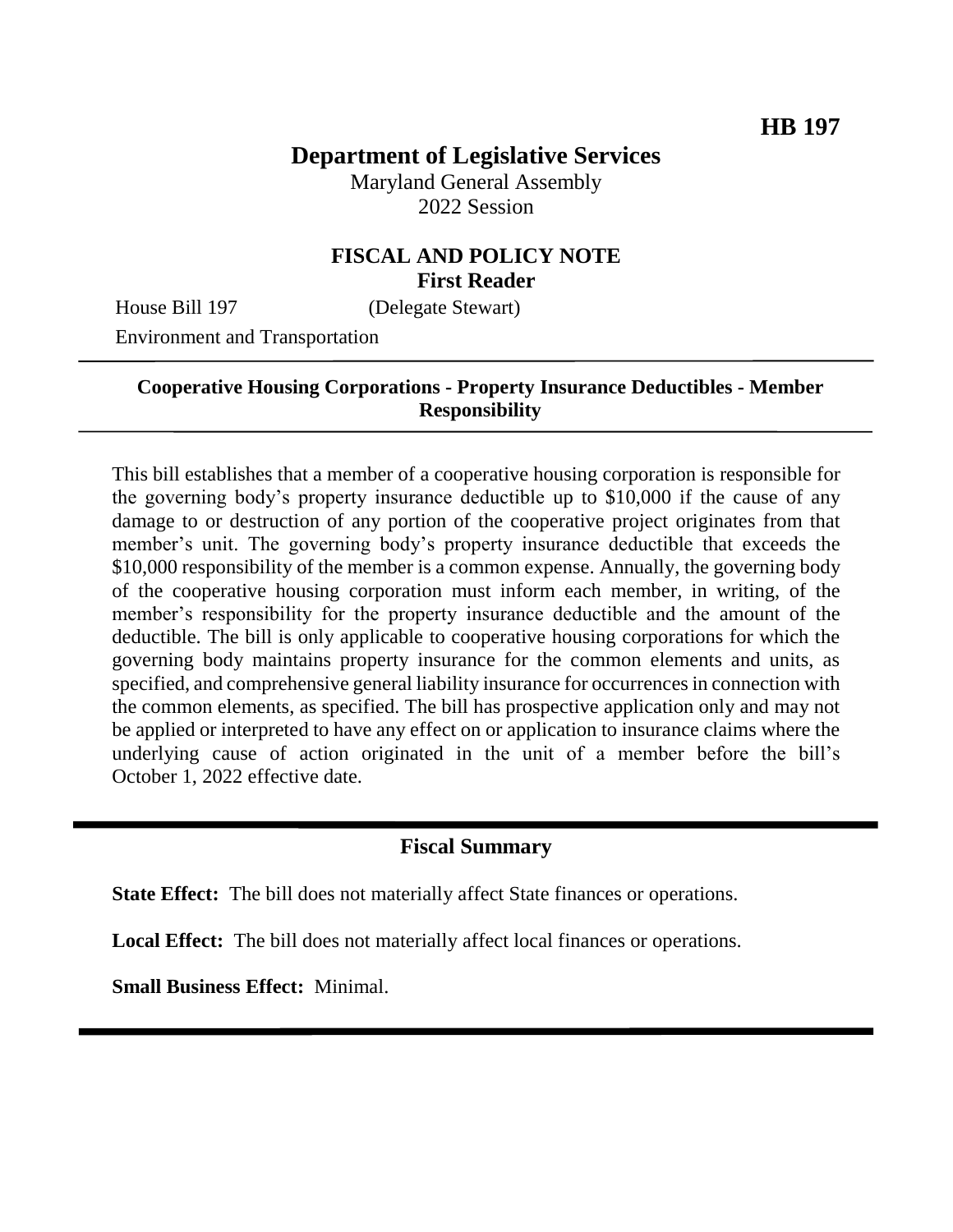#### **Analysis**

**Current Law:** Generally, the governance of each cooperative housing corporation is determined by its applicable governing documents. Although cooperative housing corporations are generally required by statute to purchase and maintain fidelity insurance, there are no statutory requirements to maintain property insurance.

For more information on common ownership communities (which include cooperative housing corporations), see the **Appendix – Common Ownership Communities**.

# **Additional Information**

**Prior Introductions:** None.

**Designated Cross File:** SB 145 (Senator Kramer) - Judicial Proceedings.

**Information Source(s):** Office of the Attorney General (Consumer Protection Division); Judiciary (Administrative Office of the Courts); Department of Legislative Services

**Fiscal Note History:** First Reader - January 21, 2022 fnu2/jkb

Analysis by: Donavan A. Ham Direct Inquiries to:

(410) 946-5510 (301) 970-5510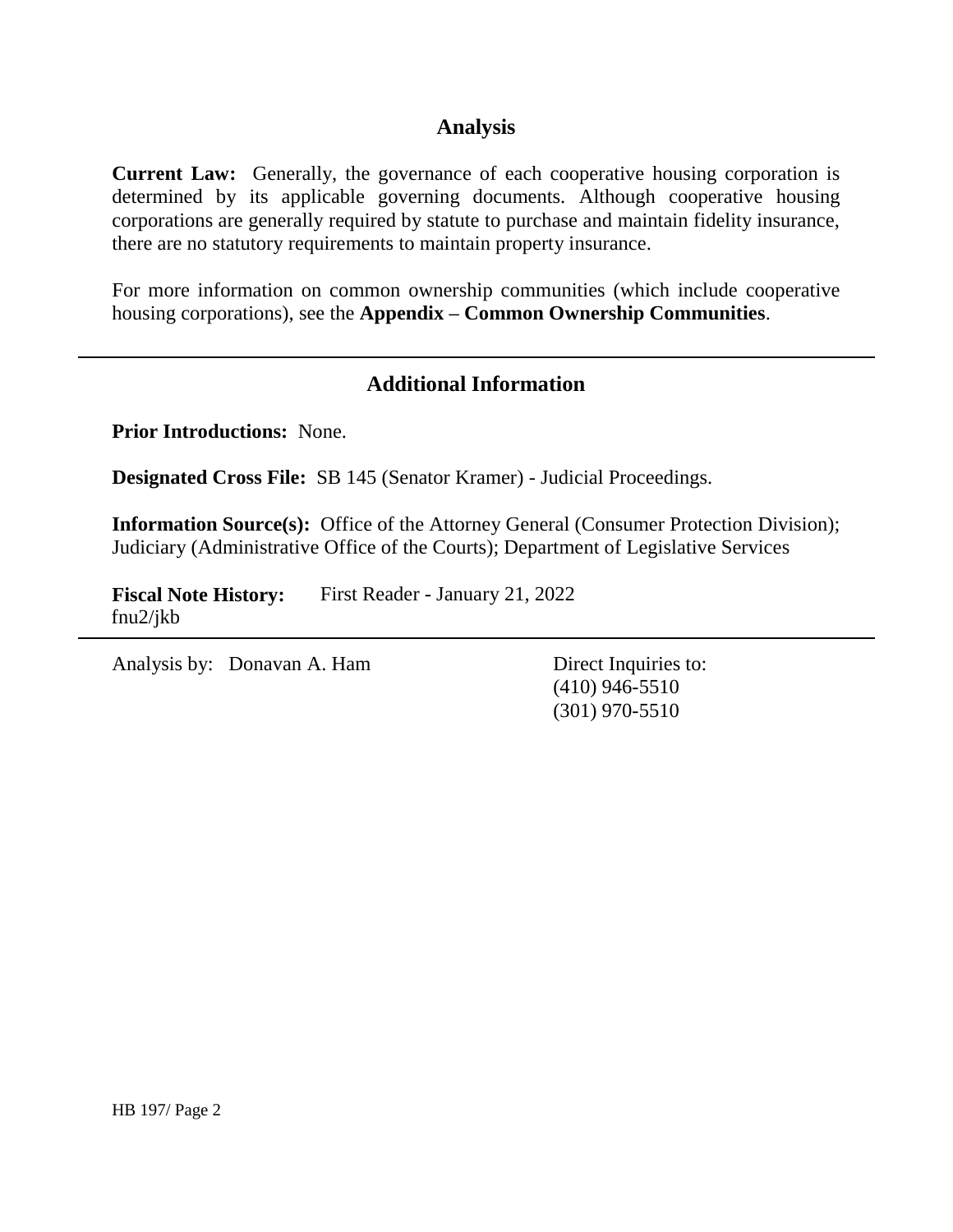# **Appendix – Common Ownership Communities**

When a person purchases a single-family home, condominium, or an interest in a cooperative housing corporation, he or she may also be required to join an association of owners, which is intended to act in the common interests of all the homeowners, condominium unit owners, or cooperative owners in the community. Collectively, these associations are often referred to as common ownership communities (COCs). In Maryland, a growing number of newly constructed or newly converted residences are located in some form of a COC.

The affairs of a condominium are governed by a council of unit owners, which comprises all unit owners. Among other powers, the council of unit owners has the power to impose assessments on the unit owners to pay common expenses. A council of unit owners may delegate its powers to a board of directors, officers, or a managing agent. Condominiums are governed under Title 11 of the Real Property Article.

Many new housing developments are subject to a homeowners association (HOA) that is created by a governing document and has the authority to impose mandatory fees on lots in the development in connection with the provision of services or for the benefit of the lots, the lot owners, or the common areas. HOAs are governed under Title 11B of the Real Property Article.

A cooperative housing corporation or "cooperative" is a corporation that owns real property. A resident of a cooperative does not own his or her unit; rather, the person owns an interest in the corporation, which leases the unit to the person for residential use. Cooperatives are governed by the laws in Title 5, Subtitle 6B of the Corporations and Associations Article.

Condominiums and HOAs may be authorized by their governing documents to impose liens on units or lots to collect unpaid assessments or fees. In a cooperative, the governing documents usually provide for the collection of delinquent fees, and evictions for unpaid fees are generally pursued by way of a landlord-tenant action.

Since registration of the various COCs is not required statewide, the exact number of COCs in Maryland is unknown. However, public offering statements for condominium regimes are required by law to be registered with the Secretary of State (SOS). SOS registration records show that, as of December 2021, 2,768 condominium regimes have been registered with the State. The State Department of Assessments and Taxation, which maintains assessment records based on class of property, reports that there are more than 225,000 condominium units in the State as of July 2021. The Foundation for Community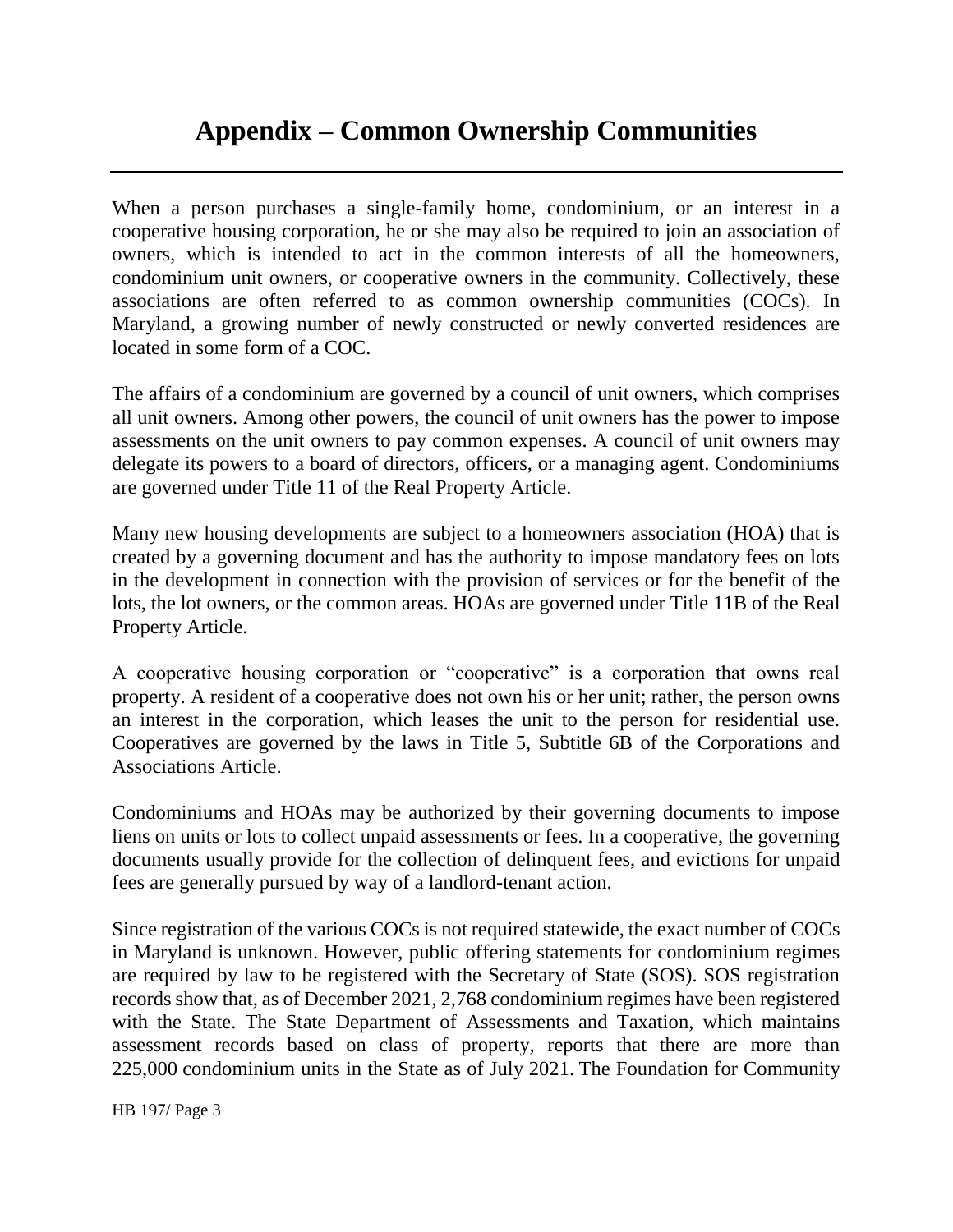Association Research estimated that there were 6,850 community associations with an estimated 1 million residents in these associations in the State in 2020, the most recent information available.

# *Task Force on Common Ownership Communities*

With a growing number of Marylanders residing in COCs, and evidence that some COCs had issues with governance, dispute resolution, and financial stability, the General Assembly created the Task Force on Common Ownership Communities in 2005 (Chapter 469 of 2005). The issues addressed by the task force included the education and training needs of COC boards and prospective buyers, availability of alternative dispute resolution services, special considerations of aging COCs, collection of assessments, and resale of homes within COCs. The task force met 10 times, held five public hearings, and submitted its final report in December 2006. The report's findings and recommendations have served, in subsequent years, as the basis for numerous pieces of legislation intended to improve the operation of COCs. This legislation, enacted from 2007 through 2021:

- authorized a group of three or more unit or lot owners in a condominium or HOA to petition a circuit court to appoint a receiver in specified situations frequently found in aging communities (Chapter 321 of 2007);
- gave the Consumer Protection Division within the Office of the Attorney General increased authority over violations of the Maryland Homeowners Association Act (Chapter 593 of 2007);
- eased restrictions on the ability of condominiums and HOAs to amend their governing documents (Chapters 144 and 145 of 2008 and Chapter 480 of 2017);
- strengthened the transition process from developer to the governing body of a condominium or HOA by allowing the governing body to terminate specified contracts and requiring the developer to provide specified documents (Chapters 95 and 96 of 2009);
- required the governing body of a COC to purchase fidelity insurance or a fidelity bond covering various acts of malfeasance by COC officers, directors, and other specified employees and agents (Chapters 77 and 78 of 2009 and Chapter 615 of 2010);
- granted priority to a specified portion of a lien of a condominium or HOA over the claim of a holder of a first mortgage or first deed of trust in the event of a foreclosure on a unit or lot (Chapter 387 of 2011);
- limited the amount of damages for which the governing body of a condominium or HOA may foreclose on a lien against a unit owner or lot owner (Chapters 448 and 449 of 2013);
- expanded the purposes for which a condominium's board of directors may hold a closed meeting, similar to the law for an HOA, by allowing a meeting to be closed to consider terms or conditions of a business transaction in the negotiation stage if